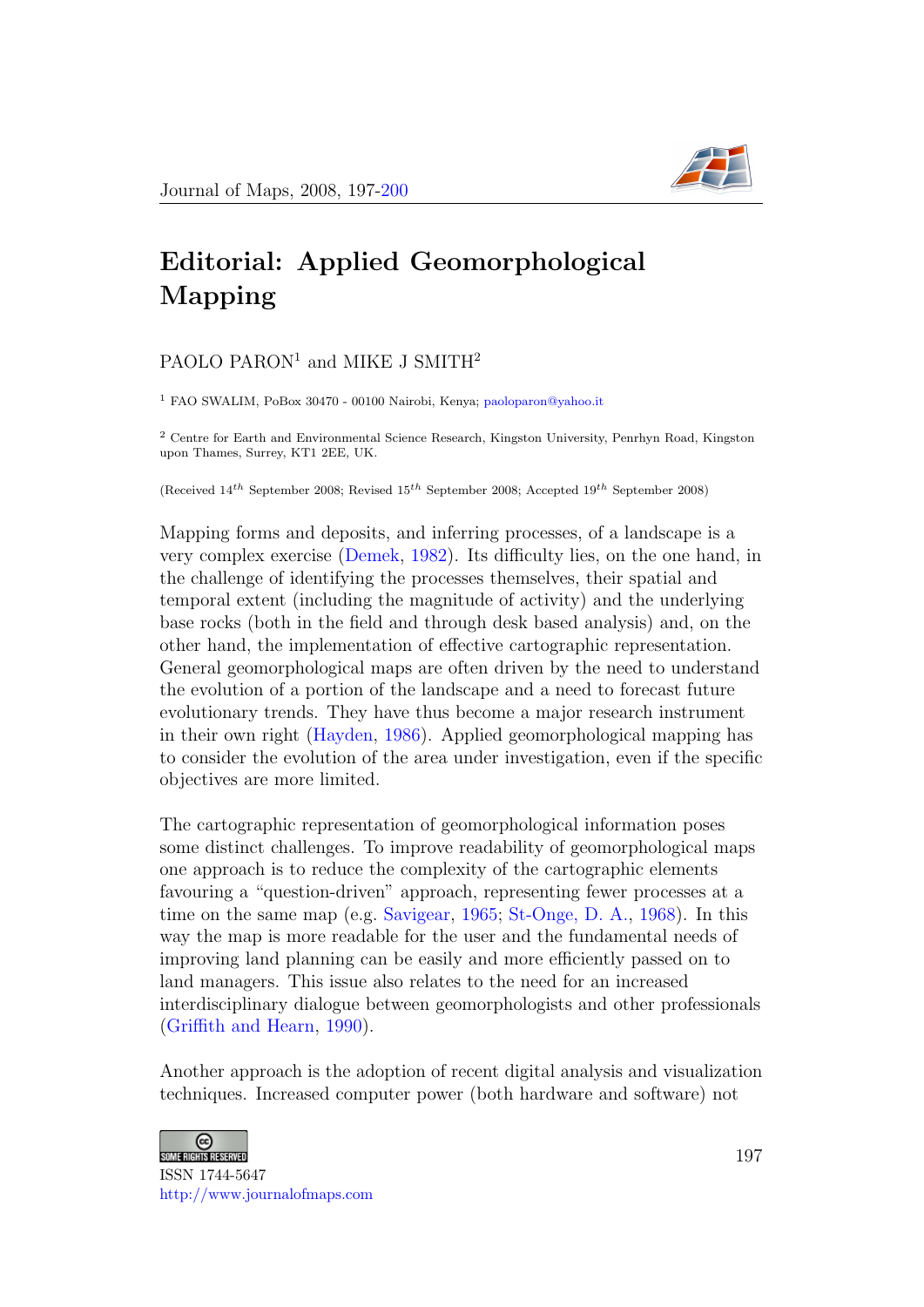only allows the application of sophisticated modelling techniques, but also the visualization of results in ways that can constitute a better bridge between the producers of geomorphological maps and the end users. The growing application of GIS, virtual reality, environmental sensor networks, remote sensing and spatial analysis in this field is a clear example.

At a time when the world urban population is greater than the world rural population [\(UN Habitat,](#page-3-4) [2007\)](#page-3-4) and with the effect of higher concentrations of human beings, the overlap of dense populations with fragile environments has highlighted the urgent need to improve the communication between land planners and earth scientists to prevent negative feedbacks of unregulated land occupation and transformation. In these scenarios the results of applied geomorphological investigations can play a critical role in letting non-experts understand the risks and challenges of erroneous intervention in a territory. The presentation of different future scenarios is a very effective tool for disseminating scientific analyses (e.g. [IPCC,](#page-3-5) [2007\)](#page-3-5), and leads to an increased awareness by the general public and managers. At the same time the earth science community needs to pursue more general research in order to extend our understanding of the interaction of Earth surface processes and the subsequent creation of landforms.

For these reasons the IAG/AIG (International Association of Geomorphologists [\(http://www.geomorph.org\)](http://www.geomorph.org) has formed a working group on Applied Geomorphological Mapping [\(http://www.appgema.org\)](http://www.appgema.org) aimed at fostering inter-disciplinary links and promoting the adoption of standard mapping procedures. Specifics outputs from the working group will include a professional handbook of geomorphological mapping, a reference database of papers, a standardised set of cartographic symbols (and related GIS tools) and a pamphlet on "The Applications of Geomorphology in Land Planning and Natural Hazards Prevention" to be published within the context of the International Year of Planet Earth [\(http://www.yearofplanetearth.org/\)](http://www.yearofplanetearth.org/). The first output from the working group is this special issue of the Journal of Maps, a showcase of (applied) geomorphological mapping produced at a variety of scales using both manual survey and remote sensing techniques. [Griffiths and Abraham](#page-2-2) [\(2008\)](#page-2-2) present a series of detailed geomorphological maps ( $\sim 0.5 \text{ km}^2$ ) produced through an on-site survey for a landslide prone region in West Dorset, UK, designed to convey relevant information to different audiences. Detailed field surveying is also used to produce maps of soil pipes ( $\sim$ 25 km<sup>2</sup>) in the Mocatan region of Spain [\(Chilton et al.,](#page-2-3) [2008\)](#page-2-3) and of 19 peat flows across Ireland [\(Dykes,](#page-2-4) [2008\)](#page-2-4).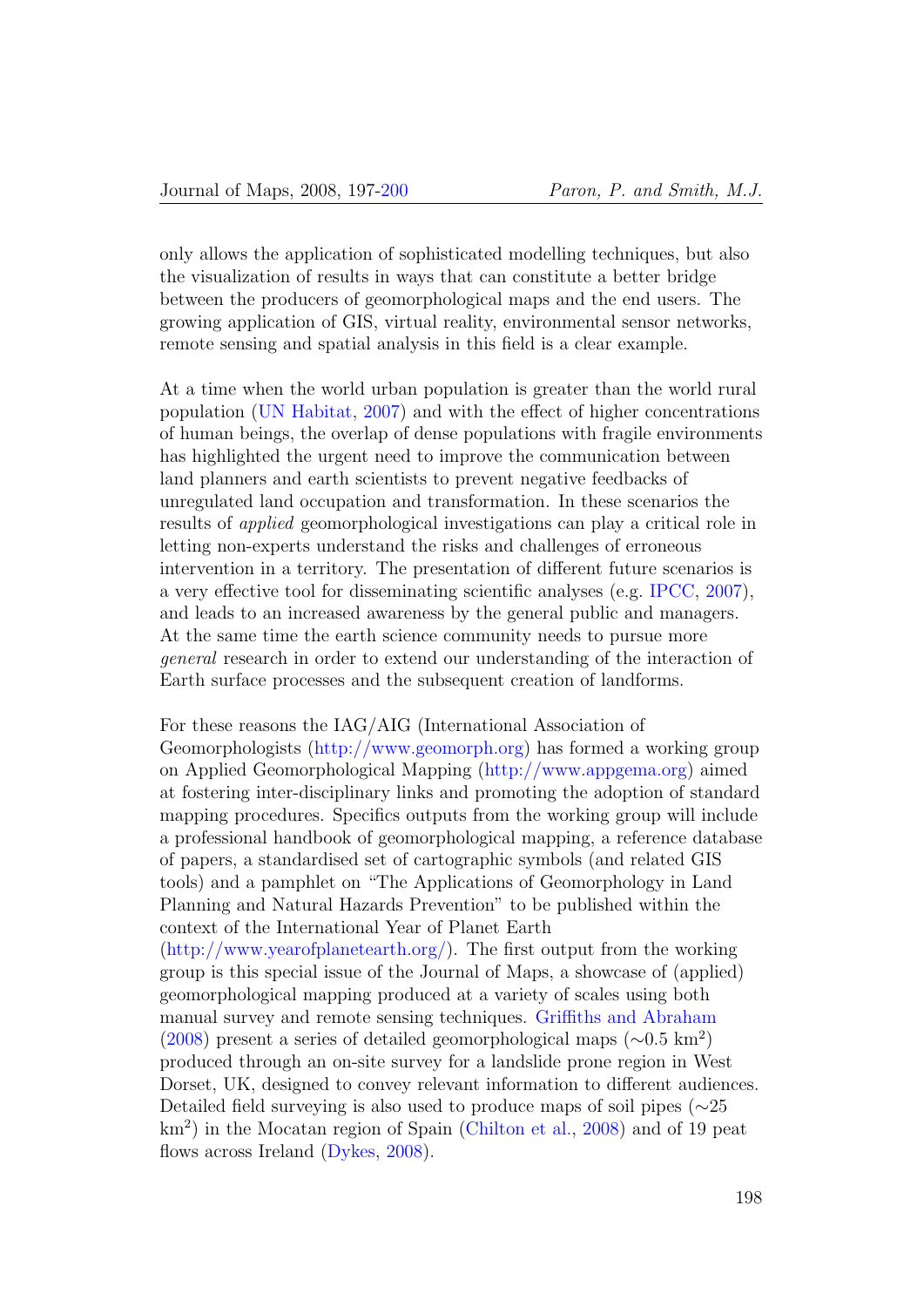At a larger scale, [Vilardo and Ventura](#page-3-6) [\(2008\)](#page-3-6) use digital elevation models (DEMs) and orthophotos to outline the 1944 Vesuvius (Italy) lava flow over  $\sim$ 5 km<sup>2</sup>. [Theler and Reynard](#page-3-7) [\(2008\)](#page-3-7) take a composite approach and use DEMs and airphotos to perform initial mapping and modelling exercises. This is supplemented by field mapping to produce the final map.

Regional maps are presented in the last two papers. [Chueca and Julian](#page-2-5) [\(2008\)](#page-2-5) use air photos to map the Pyrenean Alta Ribagorza in Spain, a high altitude mid-latitude region ( $\sim$ 700 km<sup>2</sup>). [May, J-H.](#page-3-8) [\(2008\)](#page-3-8) uses a mixture of CORONA and Landsat satellite imagery to map the Quebrada de Purmamarca, Jujuy, NW Argentina (∼380 km<sup>2</sup> ).

We feel that the wealth of new digital technologies is reviving the interest in, and expanding the frontiers of, geomorphological mapping. It is a great pleasure to introduce the readers to this special issue that we believe can constitute a reference point for all future activities of the working group.

## References

- <span id="page-2-3"></span>CHILTON, S., FAULKNER, H. and ZUKOWSKYJ, P. M. (2008) Moderating accurate topographic EDM survey with expert-derived planimetric geomorphological information: a case study mapping soil pipes, Mocatan, SE Spain, Journal of Maps, v2008, 248–257.
- <span id="page-2-5"></span>CHUECA, J. and JULIAN, A. (2008) Geomorphological map of the Alta Ribagorza (Central Pyrenees, Spain), Journal of Maps, v2008, 235–247.
- <span id="page-2-0"></span>DEMEK, J. (1982) Geomorphological mapping: progress and problems, In SHEAR, H. S., (ed.) Perspectives in Geomorphology, vol.2: Applied geomorphology, Concept Publishing, New Delhi, pp. 221–235.
- <span id="page-2-4"></span>DYKES, A. P. (2008) Geomorphological maps of Irish peat landslides created using hand-held GPS, Journal of Maps, v2008, 258–276.
- <span id="page-2-1"></span>GRIFFITH, J. S. and HEARN, G. J. (1990) Engineering geomorphology: a UK perspective, Bulletin of Engineering Geology and the Environment, 41, 1, 39–44.
- <span id="page-2-2"></span>GRIFFITHS, J. S. and ABRAHAM, J. K. (2008) Factors affecting the use of applied geomorphology maps to communicate with different end-users, Journal of Maps, v2008, 201–210.